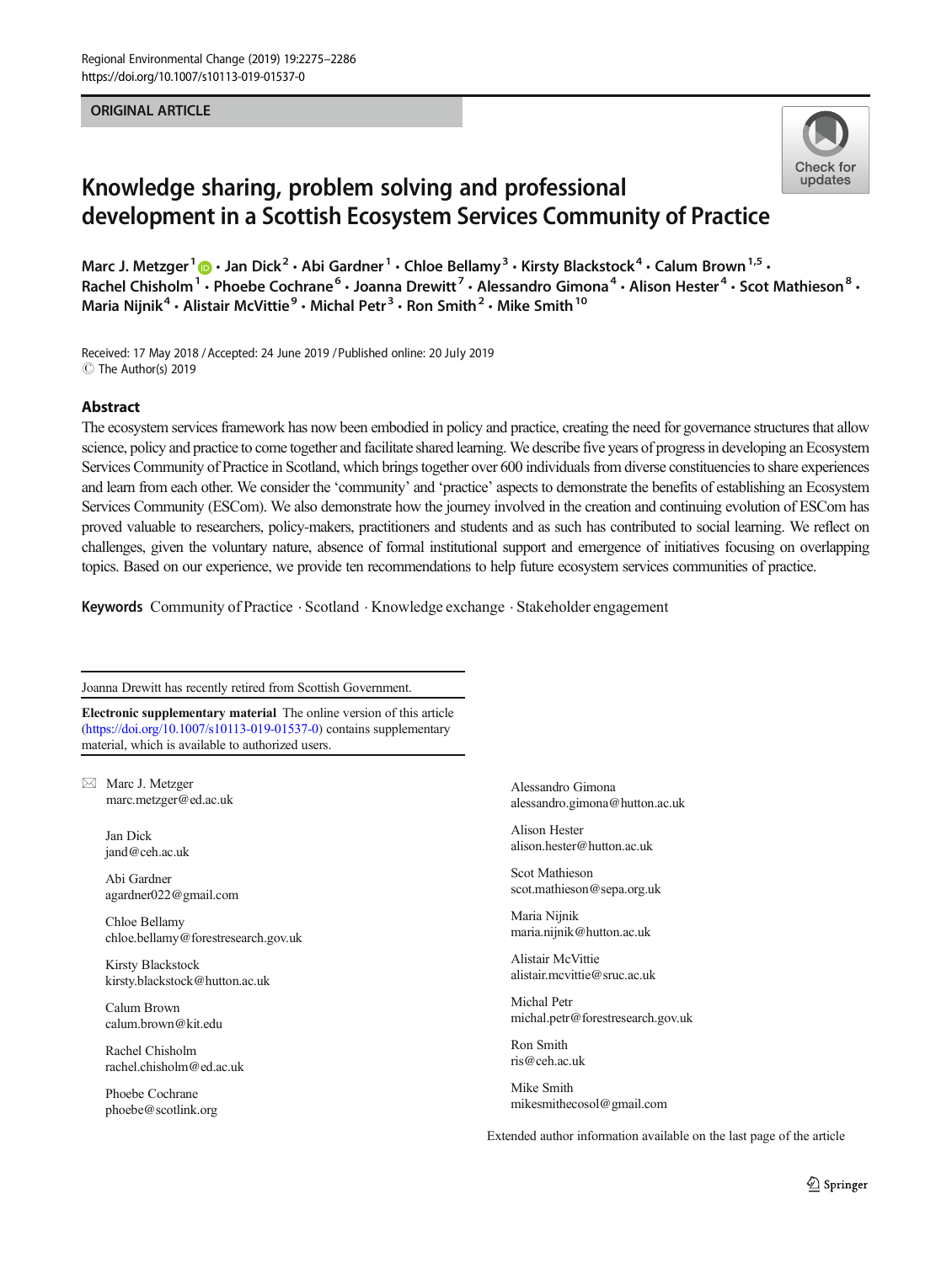#### Introduction

Over the last decade, ecosystem services have moved from an academic concept to a framework embodied in policy and practice (Beaumont et al. [2017;](#page-10-0) Dick et al. [2018](#page-10-0); Jax et al. [2018\)](#page-10-0). An important reason for the rapid rise in prominence is the holistic nature of the concept, which embraces a socioecological systems approach (Melnykovych et al. [2018\)](#page-10-0) and bridges traditional sectoral and disciplinary siloes by explicitly incorporating human decisions and values in natural resource management (Díaz et al. [2015;](#page-10-0) Faivre et al. [2017](#page-10-0); Sarkki et al. [2017\)](#page-11-0). The ecosystem services framework has the potential to act as a transdisciplinary boundary object, engaging different disciplines and non-scientists in shaping and achieving societal goals (Waylen et al. [2013;](#page-11-0) Abson et al. [2014](#page-9-0); Ainscough et al. [2019](#page-9-0)). A prerequisite for transdisciplinary research (Mauser et al. [2013](#page-10-0); Baumgärtner et al. [2008](#page-10-0)) is to bring researchers, decision-makers and practitioners together (Nesshöver et al. [2016](#page-10-0)) by creating a space to align motivations and build trust (Schoonhover et al. [2019](#page-11-0)). It is therefore important to identify governance structures that allow these distinct constituencies to come together and facilitate shared learning.

This paper reflects how an informal and transdisciplinary community focused around the policy-science-practice of ecosystem services in Scotland was created and how it has contributed to knowledge sharing, problem solving and professional development. The Ecosystem Services Community Scotland (ESCom) was established in 2013, and has attracted over 600 researchers, decision-makers and practitioners to attend and contribute to a diverse range of activities and events. We, the authors, were the initiators and organisers of ESCom. Here, we consider the successes and challenges over the last six years—supported by data and quotes from community members—to identify lessons learnt and recommendations for initiating and sustaining a transdisciplinary ecosystem services community. Although the majority of the authors are academics, their role within ESCom is not as analytical observers, but as participants in mutual learning and development. Researching the development of ESCom is not the primary motivation for ESCom organisers, but developing this research paper created the opportunity to systematically assess what ESCom has achieved and what recommendations it suggests for the wider community. This is a developmental evaluation approach undertaken by 'insiders', with all the subjectivities that this entails (Patton [2011\)](#page-11-0), so to ensure analytical rigour, we have structured our critical reflection using Community of Practice (CoP) literature (Wenger et al. [2002\)](#page-11-0).

A CoP is defined by Wenger et al. [\(2002:](#page-11-0)4) as 'a group of people who share a concern, a set of problems, or a passion about a topic, and who deepen their knowledge and expertise in this area by interacting on an ongoing basis'. As such, a CoP provides opportunities for sharing information and experiences and allows members to learn from each other, to develop themselves personally and professionally (Lave and Wenger [1991](#page-10-0)) and to contribute to the progress of the topic (Brown and Dugin [2001](#page-10-0); Wenger et al. [2002](#page-11-0)). The loose definition of the CoP concept makes it a widely applicable framework for social learning that has been successfully applied in various sectors, including private business, education, health and ecological restoration (Dendoncker et al. [2018](#page-10-0)). Whilst other theoretical frameworks exist—e.g. knowledge coproduction (Reed and Abernethy [2018\)](#page-11-0) and multistakeholder deliberative platforms (Mulema and Mazur [2016\)](#page-10-0)—the concept of a CoP was felt most useful for structuring our reflections because it explicitly recognises social networks and learning beyond a specific project and is rooted in a focus on practices.

There have been critiques of the CoP concept, both from a theoretical standpoint and among practitioners (Hughes et al. [2007a](#page-10-0)). From a theoretical perspective, there is the risk of connoting harmony and homogeneity and overlooking complex interwoven social contexts, disagreement and conflict (Hughes et al. [2007b\)](#page-10-0). From a practical perspective, it can be challenging to find the balance between formality, to give the CoP legitimacy, and informality, to let it be a peer-oriented, self-governed partnership (Wenger et al. [2002\)](#page-11-0). Nevertheless, there is much support for CoP as an approach that helps explain why and how social learning processes can improve policy implementation (Farnsworth et al. [2016](#page-10-0)) and focusses attention on learning in adaptive environmental management (Nursey-Bray et al. [2016\)](#page-10-0). Therefore, we consider the CoP concept a useful lens to structure our reflections on the development and achievements of ESCom.

Of course, a strong tradition exists in academia of deepening knowledge and expertise by interacting on an ongoing basis (the core premises of a CoP). In fact, academic societies—dating back to the establishment of the Royal Society in 1660<sup>1</sup>—were established for this very purpose and can be seen as a form of CoP, especially when they have an explicit focus on stimulating transdisciplinary collaboration and demonstrating and promoting science to society. In recent years, various national and global societies have focused on ecosystem services (e.g. the British Ecological Society<sup>2</sup> and the International Association for Landscape Ecology<sup>3</sup>), and specific new networks have been established including the Ecosystem Services Partnership<sup>4</sup> (ESP) and the Future Earth project EcoServices<sup>5</sup>. Belgium has successfully established a national ecosystem services network (Dendoncker et al. [2018](#page-10-0)) and recent initiatives by ESP and Oppla<sup>6</sup> are trying to facilitate

- <sup>2</sup> [www.britishecologicalsociety.org](http://www.britishecologicalsociety.org)
- $\frac{3}{4}$  [www.landscape-ecology.org](http://www.landscape-ecology.org); [www.iale.uk](http://www.iale.uk)<br> $\frac{4}{5}$  [www.es-partnership.org](http://www.es-partnership.org)

<sup>5</sup> [futureearth.org/projects/ecoservices](http://futureearth.org/projects/ecoservices)

 $\frac{1}{2}$  [www.royalsociety.org](http://www.royalsociety.org)

<sup>6</sup> [www.oppla.eu](http://www.oppla.eu)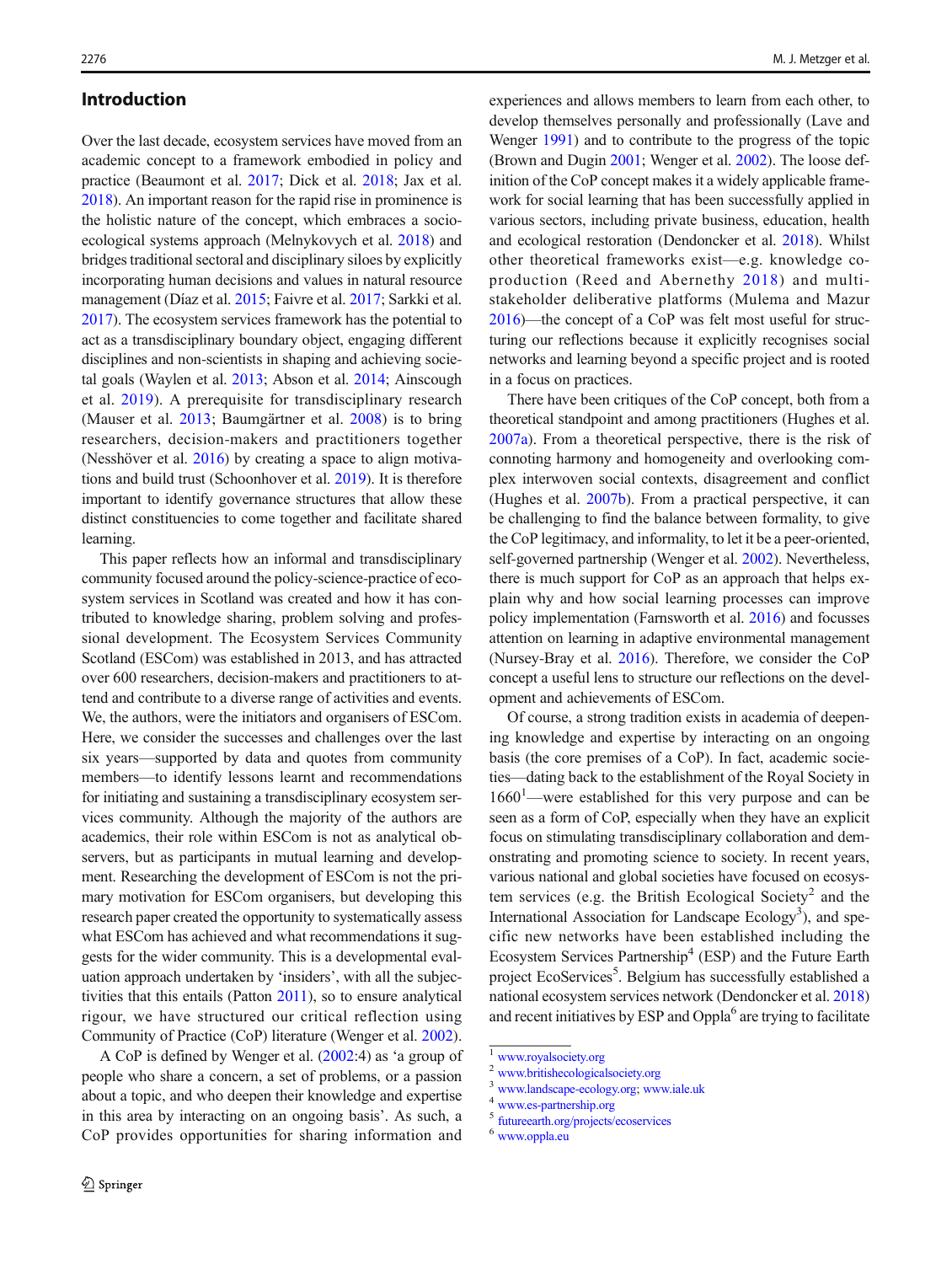web-based communities. But there are no examples or guidance to support the development of a regional ecosystem services CoP, which is a gap this paper tries to address.

Following a short description of the process of establishing ESCom, we consider in more detail the 'community' and the 'practice' aspects of the CoP. We end by reflecting on experience over the last six years and identify lessons learnt for ourselves and others.

# Establishing a Scottish Ecosystem Services Community of Practice

Scotland has taken a proactive stance in adopting global and European norms and requirements for nature conservation and sustainable resource management. Claret et al. ([2018\)](#page-10-0) reviewed 212 Scottish policy documents and concluded that the ecosystem services framework has been actively integrated into most policy sectors. However, there are still persistent difficulties in turning ecosystem knowledge into concrete policy instruments, with a recurrent emphasis on the need for further research (Claret et al. [2018\)](#page-10-0). To support its policy implementation, the Scottish Government funded a £1.8 million strategic environmental change research programme focusing specifically on ecosystem services (2011–2016). Around the same time, three major European research projects—OPERAs, OpenNESS and GREEN SURGE—were funded with a further £1.5 million to develop and test ways of applying the ecosystem services framework in Scotland between 2012 and 2017.

Realising the special opportunity of this substantial and sustained funding, researchers from four institutes and one university (Online Resource 1) looked to identify synergies and opportunities for collaboration. They agreed to establish a community for ecosystem services research, decisionmaking and natural resource management in Scotland that would aim to: (a) align Scottish ecosystem services research, to maximise benefits, identify synergies, and avoid duplication; (b) work with policy and practice to gain better understanding of user needs, provide relevant research, and achieve impact; and (c) organise and promote events to support knowledge exchange through a dedicated website. It was the addition of the second objective (working with policy and practice) that distinguished this community from existing academic-focused societies. Seven thematic working groups were initially established to stimulate more focused research collaboration within ESCom (Online Resource 2), though, in practice, many activities straddled working group remits.

ESCom was formally launched during a full-day free conference in April 2014, which attracted 68 delegates (33 research, 10 policy, 23 practitioners, 2 students). In addition to highlighting ongoing research and a supportive address by Scotland's environment Minister, the event focused on two central questions: 'What would you like to gain from ESCom?' and 'What could you contribute to ESCom?'. Facilitated break-out discussions confirmed a strong demand and interest in an ecosystem services CoP and provided good suggestions for moving forward. Overall, participants were supportive of the reason to form a CoP around the concept of ecosystem services. Online Resource 3 provides the conference report, and specific motivations to participate in ESCom are described in more detail in the "Participation" section below.

Following discussions at the launch conference, other organisations were asked to join the ESCom management group—ESCom Central—to help shape direction and activity. Non-Governmental Organisation (NGO) and policy communities were specifically targeted to ensure representation from ESCom's envisaged constituency, resulting in core representation from nine organisations (Online Resource 1). ESCom Central had two co-chairs, a network manager providing administrative and communication support, and thematic leads for four process areas (embracing the thematic working groups) which together span the policy cycle for ecosystem services (Online Resource 2). The process area leads were charged with identifying research gaps and opportunities for ESCom activities.

ESCom Central initially met approximately three times a year and its broad and inclusive membership provided a sounding board for planning ESCom activities (see below). However, it proved difficult to sustain meeting attendance, and several non-research members left the group because its activities were not core to their job remit but continued to support ESCom by attending events. There were further challenges to maintain the level of activities when the projectfunded network manager left her post at the end of her contract in 2017. A simplified governance structure was recently agreed in 2018 (Online Resource 2) whereby meetings are restricted to two per year, and communication and administrative support is provided through a student placement.

# A community

The community provides the social fabric of learning whilst fostering relationships based on mutual respect and trust by enabling a mixture of intimacy and openness to enquiry (Wenger et al. [2002\)](#page-11-0). To build a community, members must interact regularly and feel part of a recognisable entity. We therefore reflect in some detail on participation and identity, drawing on the summary report of discussions during the launch conference (Online Resource 3), an open-ended questionnaire circulated at the launch conference  $(n = 35)$ , and a recent web-based survey ( $n = 50$ ; Online Resource 4). Quotes from the questionnaire and survey are used for illustration, and Table [1](#page-3-0) presents five invited reflections from policy, practice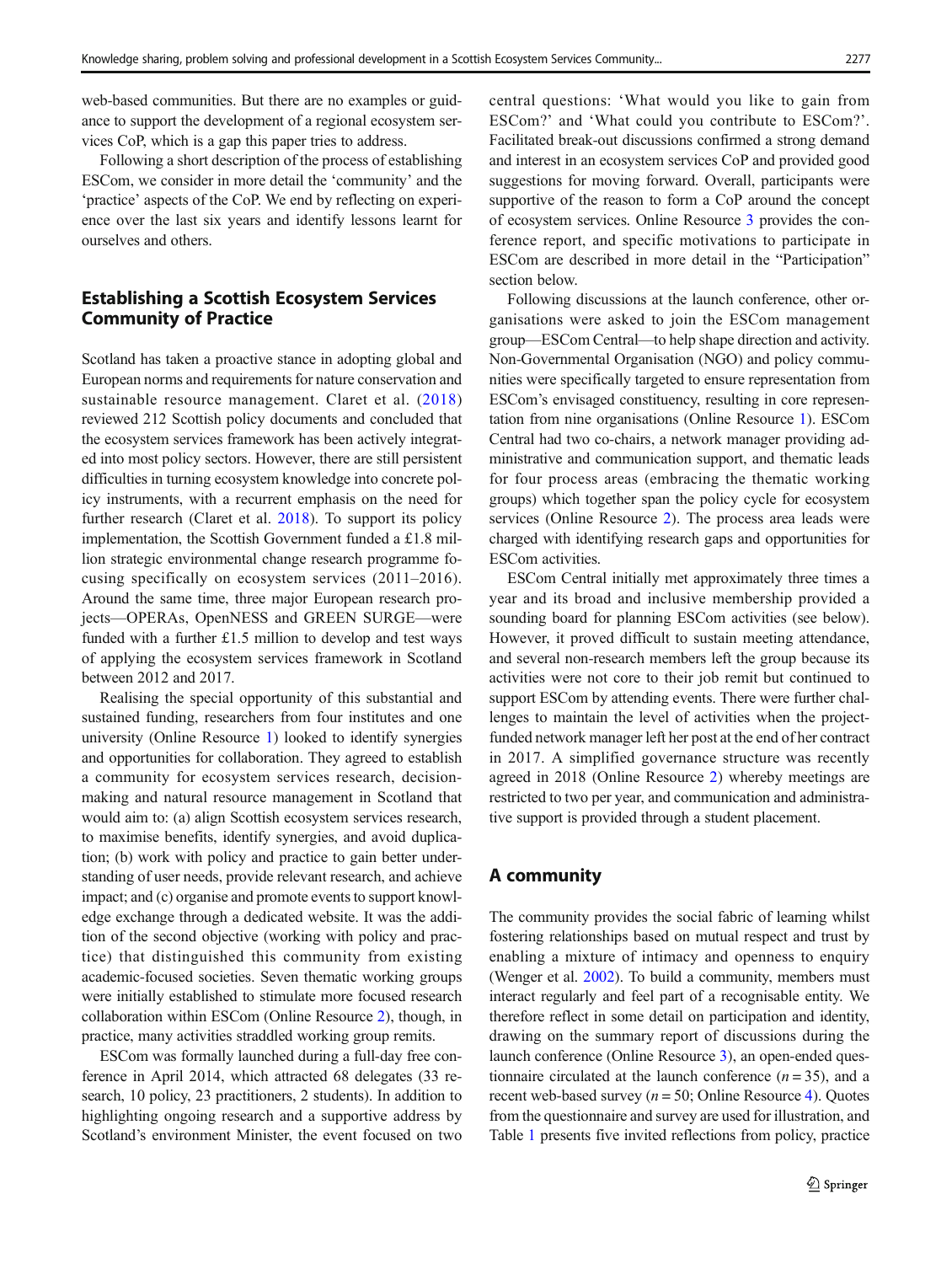<span id="page-3-0"></span>Table 1 Statements summarising the value of Ecosystem Services Community Scotland (ESCom) to five non-research community members who have attended five or more events and represent a diverse range of participants (i.e. NGO, government agency, local authority, commercial forestry, and postgraduate students)

| Member                                                                                   | Value of ESCom to the member                                                                                                                                                                                                                                                                                                                                                                                                                                                                                                                                                                                                              |  |  |  |  |
|------------------------------------------------------------------------------------------|-------------------------------------------------------------------------------------------------------------------------------------------------------------------------------------------------------------------------------------------------------------------------------------------------------------------------------------------------------------------------------------------------------------------------------------------------------------------------------------------------------------------------------------------------------------------------------------------------------------------------------------------|--|--|--|--|
| NGO project officer<br>(attended 5 events)                                               | RSPB Scotland's ambitions in the Inner Forth have always been to<br>make more space for nature in what is a very human landscape.<br>To achieve this it has been necessary to consider the services<br>provided by the habitats we are attempting to create, to ensure<br>they are valued by a range of stakeholders. ESCom has been vital<br>in enabling us to understand the ecosystem services this work can<br>provide, as well as highlighting new and novel ways to<br>communicate our work to partners and stakeholders. This has<br>helped us build more support and deliver wildlife conservation on<br>a truly landscape scale. |  |  |  |  |
| Government agency partnerships<br>officer<br>(attended 8 events)                         | As a practitioner, I have valued the contribution that ESCom has<br>made to my project work applying the ecosystem services<br>framework. For example, the innovative approach taken in<br>developing a 10-year management plan for the Pentland Hills<br>Regional Park was significantly enhanced through the added<br>experience and support of ESCom members. Being part of the<br>ESCom community instilled in me the confidence to apply<br>relatively complex, holistic and inclusive approaches to land use<br>and management decision making.                                                                                     |  |  |  |  |
| Local authority team leader<br>sustainability policy and research<br>(attended 5 events) | Despite the expectation for evidence-based policy making it is often<br>difficult for local authorities to access academic research. ESCom<br>has given my team the opportunity to learn from and collaborate<br>with the researchers to jointly address the challenges and<br>opportunities of operationalising the ecosystem services approach<br>in policy-making. ESCom operates at the right scale for building<br>effective partnerships which facilitates trust-building and<br>cooperation, enabling us to share our work with other<br>policy-makers and practitioners in Scotland.                                              |  |  |  |  |
| Technical director Confederation of<br>Forestry Industries<br>(attended 9 events)        | ESCom has been an important opportunity for Confor to speak with,<br>and listen to, a wide range of individuals who are working in the<br>fields of Natural Capital and Ecosystem Services. The ESCom<br>visit to Jerrah (a 1000 hectare new commercial woodland near<br>Stirling) in summer of 2016, was a great example of enabling<br>those important conversations between researchers and<br>practitioners to take place and helping us better understand the<br>trade-offs in delivering multi-functional land-use.                                                                                                                 |  |  |  |  |
| MSc Ecosystem Services graduate of<br>The University of Edinburgh<br>(attended 6 events) | ESCom network provided me the first insight into how the concept<br>was being researched, understood and used by a wide range of<br>people and organisations. There were (and still are) aspects of the<br>concept unresolved and not understood. But during the time of<br>my studies, ESCom provided (and still does) a valuable forum<br>where ES stakeholders can come to exchange ideas and<br>experiences, learn from one another and sometimes disagree but<br>most importantly in a space promoting dialogue rather than a right<br>or wrong debate.                                                                              |  |  |  |  |

and student community members who attended five or more ESCom events. The responses from these core members illustrate how the CoP encouraged sharing knowledge outside the research community and the relationships that made such knowledge sharing useful.

# Participation

Participation in a CoP is determined by combined factors relating to the domain, the wish to join and interact within a community, and an interest in developing or understanding common or best practice (Wengner et al. [2002\)](#page-11-0). We describe participation in ESCom by exploring what members feel ESCom can provide, how members can contribute and how community membership can be understood. We separate responses into the following: researchers (Science); decisionmakers in national government and government agencies (Policy); practitioners, consultants, and local authority regulators (Practice); and students who will form the next generation of researchers, policy-makers and practitioners (Students).

Discussions at the launch conference (summarised in Online Resource 3) identified a range of benefits that ESCom can provide to its members. These include the following: the opportunity to have a forum for debate, learning and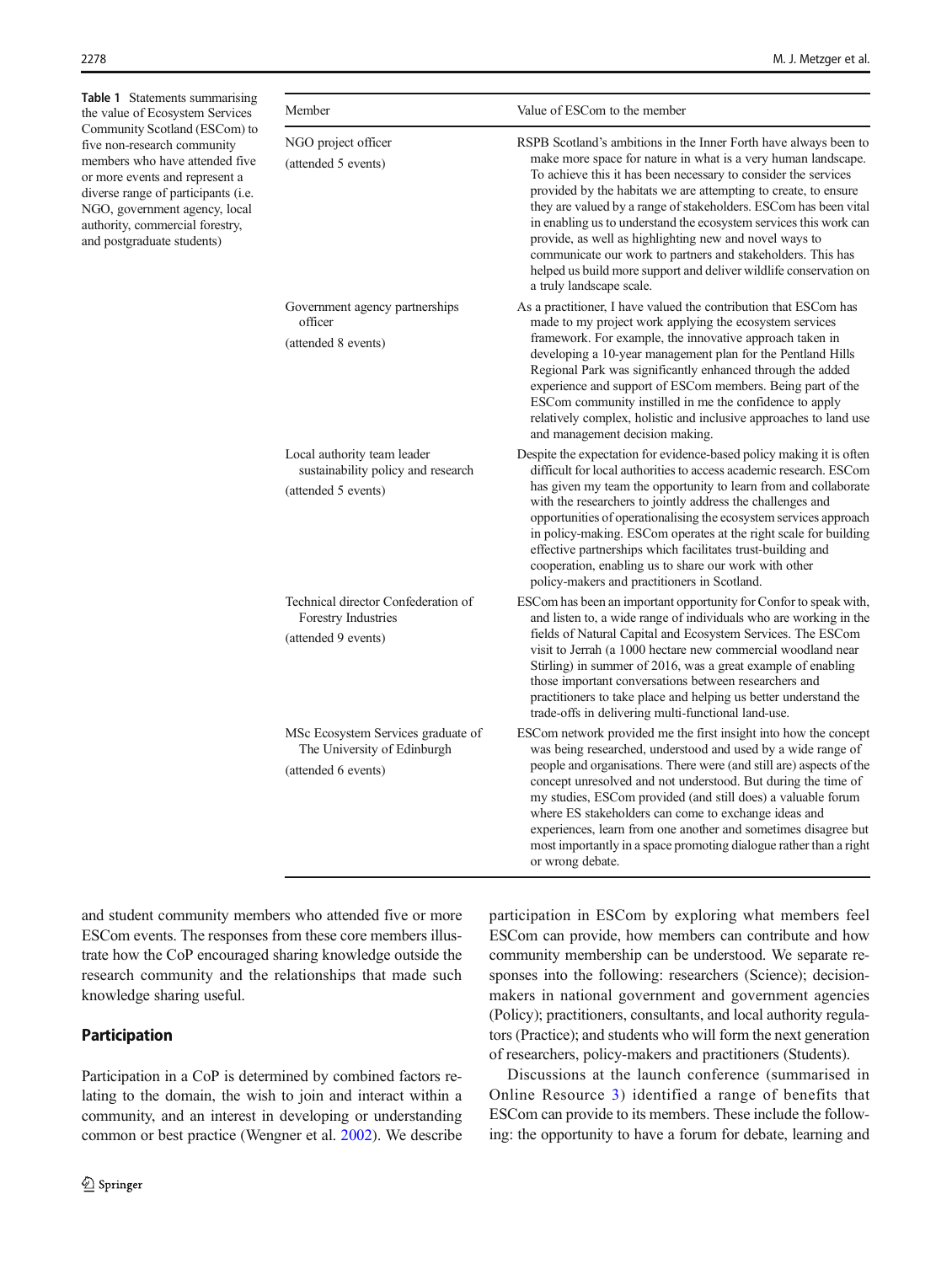<span id="page-4-0"></span>sharing best practice; the potential for co-design and codelivery of transdisciplinary research; opportunities to organise capacity-building and training workshops; field trips to demonstration sites; and the prospect of a resource hub with synthesis information and news. In subsequent discussions, ESCom members suggested that they could support ESCom by organising and hosting events, co-badging activities with ESCom branding, publicising ESCom in their networks and sharing data, methods and experiences.

Table 2 summarises the responses to the two open-ended survey questions. The most frequently mentioned benefits of ESCom across science, policy and practice are the forum for debate and sharing best practice, associated networking opportunities and the synthesis and overview of topics. These benefits are exemplified by these quotes from the 2016 survey:

Helped me to develop my knowledge and experience of ecosystem service practice through sharing at events. Providing great networking opportunities.—Public sector agency

Helped connect with others working on similar things. Enabled the piloting of research ideas and learning what others have been up to in the field. A place to learn and share ideas.—Researcher

Table 2 Responses to two open-ended survey questions asked at the end of the Ecosystem Services Community Scotland (ESCom) launch conference in 2014 and in 2018 via an online survey, summarised for common themes identified in the 2014 conference launch conference

Interestingly, there is a marked difference in how respondents wanted to support ESCom. Initially the main response was by researchers willing to share data, methods and experiences. But in the recent survey, this data and methods sharing was hardly mentioned. Instead the focus was on organising and participating in events and publicising ESCom. This shift on what ESCom could do for members, towards what members could for ESCom could indicate a greater sense of community membership.

CoPs have fuzzy boundaries and different levels of participation, with a self-selected membership based on expertise or interest for a topic (Wenger et al. [2002](#page-11-0)). As such, it is difficult to determine a formal membership. The best indication of participation is probably attendance at ESCom activities (Fig. [1\)](#page-5-0), where we can distinguish between the active core group of approximately 35 individuals who are ESCom Central members, those who have organised events and/or those who frequently attend events (35 individuals have attended 5 or more events in 4½ years). A larger group can be considered to be active members, regularly attending events and occasionally contributing to ESCom by presenting work or contributing blogs or news items (66 individuals attended between 3 and 5 events). Finally, there is a substantial peripheral group of over 500 individuals who have participated in just one or two events and, perhaps, engaged with ESCom as one of its 700 Twitter followers.

report (Online Resource 2). The surveys are described in Online Resource 4. Numbers represent percentage of respondents who mentioned the theme, per category (Science, Policy, Practice, Students)

|                                                             | 2014 survey       |                   |                     | 2018 survey       |                   |                      |                    |
|-------------------------------------------------------------|-------------------|-------------------|---------------------|-------------------|-------------------|----------------------|--------------------|
|                                                             | Science<br>$n=18$ | Policy<br>$n = 5$ | Practice<br>$n = 6$ | Science<br>$n=21$ | Policy<br>$n = 6$ | Practice<br>$n = 16$ | Student<br>$n = 5$ |
| What can ESCom do for you?                                  |                   |                   |                     |                   |                   |                      |                    |
| A forum for debate and learning sharing best practice       | 22                | 20                | 17                  | 43                | $\Omega$          | 25                   | 0                  |
| Collaborative research planning and delivery                | 6                 | $\theta$          | $\theta$            | 5                 | $\theta$          | 6                    | $\theta$           |
| Capacity building and training workshops                    | 6                 | $\mathbf{0}$      | $\theta$            | $\mathbf{0}$      | $\theta$          | $\Omega$             | 0                  |
| Field trips to demonstration sites                          | $\mathbf{0}$      | $\mathbf{0}$      | $\mathbf{0}$        | $\mathbf{0}$      | 0                 | $\mathbf{0}$         | 20                 |
| Synthesis and overview of topics                            | 17                | 40                | 17                  | 10                | 50                | 13                   | 40                 |
| Online resource hub with case studies, news and information | 6                 | 20                | 17                  | 5                 | $\Omega$          | $\Omega$             | $\theta$           |
| Networking opportunities                                    | 33                | $\mathbf{0}$      | 50                  | 33                | 33                | 25                   | 40                 |
| What can you do for ESCom?                                  |                   |                   |                     |                   |                   |                      |                    |
| Organise and host events                                    | 6                 | $\mathbf{0}$      | $\Omega$            | 48                | 17                | $\theta$             | 20                 |
| Co-badge activities with ESCom                              | $\theta$          | $\theta$          | $\theta$            | $\theta$          | $\Omega$          | 6                    | 0                  |
| Collaborate with students                                   | 11                | 20                | $\theta$            | $\mathbf{0}$      | $\theta$          | 6                    | $\theta$           |
| Share data, methods, experiences                            | 72                | 40                | 83                  | $\Omega$          | $\Omega$          | 13                   | $\Omega$           |
| Publicise ESCom in network                                  | 6                 | $\mathbf{0}$      | $\Omega$            | 10                | 17                | 25                   | 40                 |
| Participate in events                                       | 11                | $\mathbf{0}$      | $\mathbf{0}$        | 14                | $\Omega$          | 13                   | 20                 |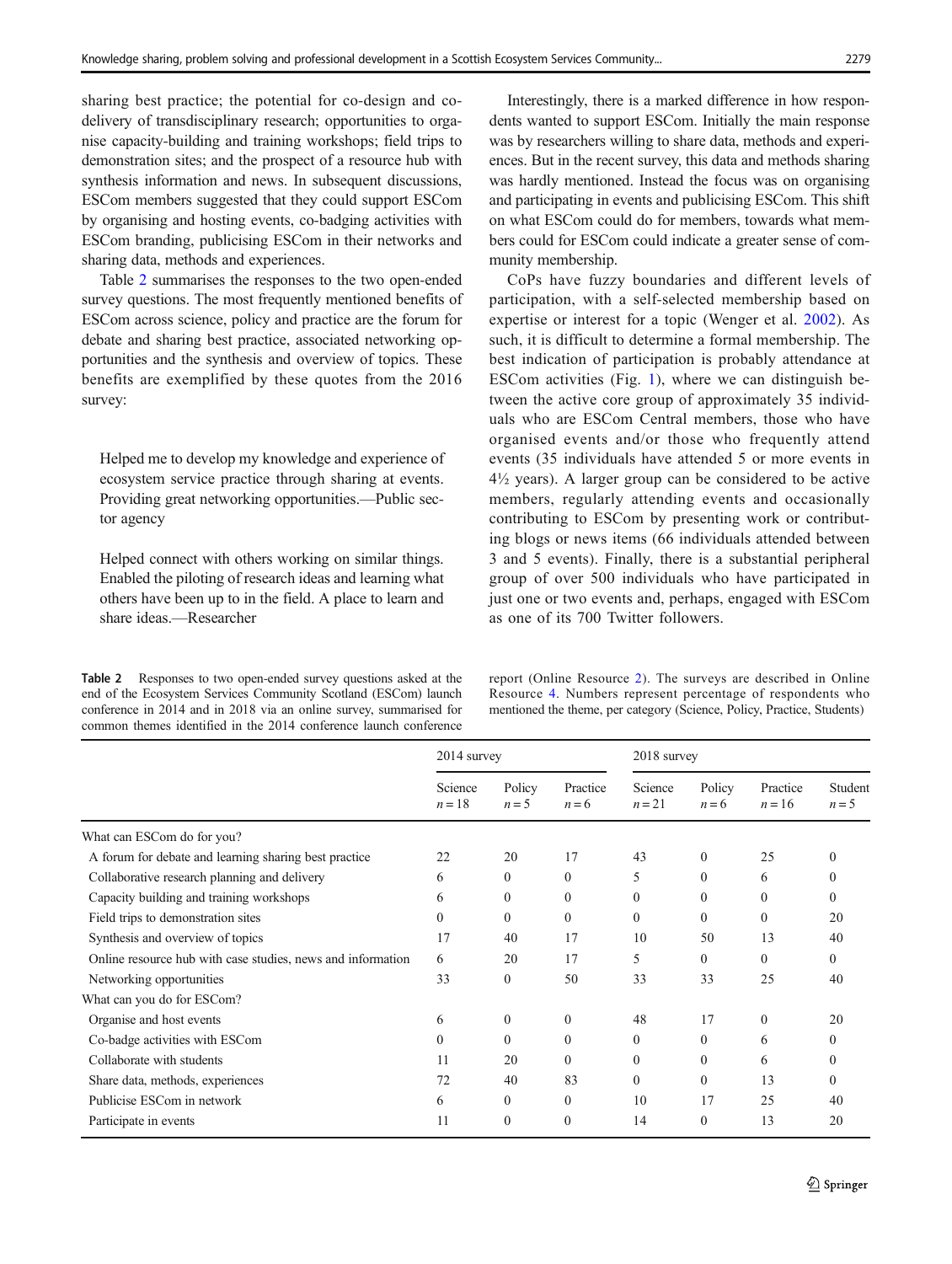<span id="page-5-0"></span>Fig. 1 Participation in Ecosystem Services Community Scotland (ESCom) activities between May 2014 and November 2017 used to illustrate different levels of engagement in the community of practice (CoP). Here, the core represents individuals who have attended 5 or more events, active members are those who attended 3 or 4 events and peripheral members are those who attended less than 3 events



Figure 1 illustrates the breakdown in levels of participation, which follows the indicative ratio between core (10–15%), active (15–20%) and peripheral CoP membership indicated by Wenger et al. [\(2002\)](#page-11-0). Because people will have different levels of interest, it does not make sense to expect equal levels of engagement. Furthermore, participation could be constrained by the support and ability to attend events by employers or supervisors. Although all ESCom events have been free to attend, the financial costs associated with travel cannot be ignored. Members regularly travelled 1–5 hours to attended events (e.g. from Stirling or Aberdeen to Edinburgh). The participation of the four groups reflects the number of individuals within the wider community in Scotland. For example, there are comparatively fewer policy-makers than students working with the ecosystem services framework, whilst there is a large annual cohort of postgraduate students who attend events during their study but are unable to become core members if they then leave Scotland or pursue an unrelated career.

# Identity

A CoP generally forms an informal structure with its own identity that allows its members to connect and develop across organisational or geographic boundaries (Wenger et al. [2002\)](#page-11-0). ESCom has tried to create an identity through branding and fostering an open and inclusive culture.

To make ESCom a visibly active community, the use of the ESCom identity and logo was seen as a community resource that can be used to support and promote collaboration and interaction. This implies a flexible and pragmatic approach, where ESCom branding is encouraged for activities that promote ecosystem services knowledge exchange. ESCom promotes branded events and resources such as new reports and papers to its members, but in return there is the expectation that resources and associated blog or news story are shared on the ESCom website. In the 2016 survey, one Researcher mentioned:

## [ESCom] has provided a trusted brand to promote events

To attract different constituencies who do not regularly interact, it is important to provide a 'safe place' where knowledge, skills and ideas can be shared, explored, adapted and applied (Reed et al. [2014](#page-11-0)). Building trust is frequently mentioned in the literature as a key aspect of stakeholder engagement in general (Schoonover et al. [2019;](#page-11-0) Siddiki et al. [2017;](#page-11-0) de Vries et al. [2017](#page-10-0)) and CoPs specifically (Brown and Dugin [2001;](#page-10-0) Wenger et al. [2002\)](#page-11-0). We have therefore tried hard to create a friendly and open culture with ample opportunity for interaction and discussion, both formally and informally. Although difficult to measure quantitatively, positive informal feedback confirmed that this approach is much appreciated by the community (e.g. Table [1](#page-3-0), local authority member).

# Practice

The term 'practice' in a CoP refers to communal resources and approaches that create a basis for action, problem solving, communication and accountability, such as case studies, best practices, lessons learned, principles, expert theories and tools (Wengner et al., 2002). We separate these into 'events' that bring the community together and facilitate learning and other 'information sharing' activities that facilitate sharing and developing best practice.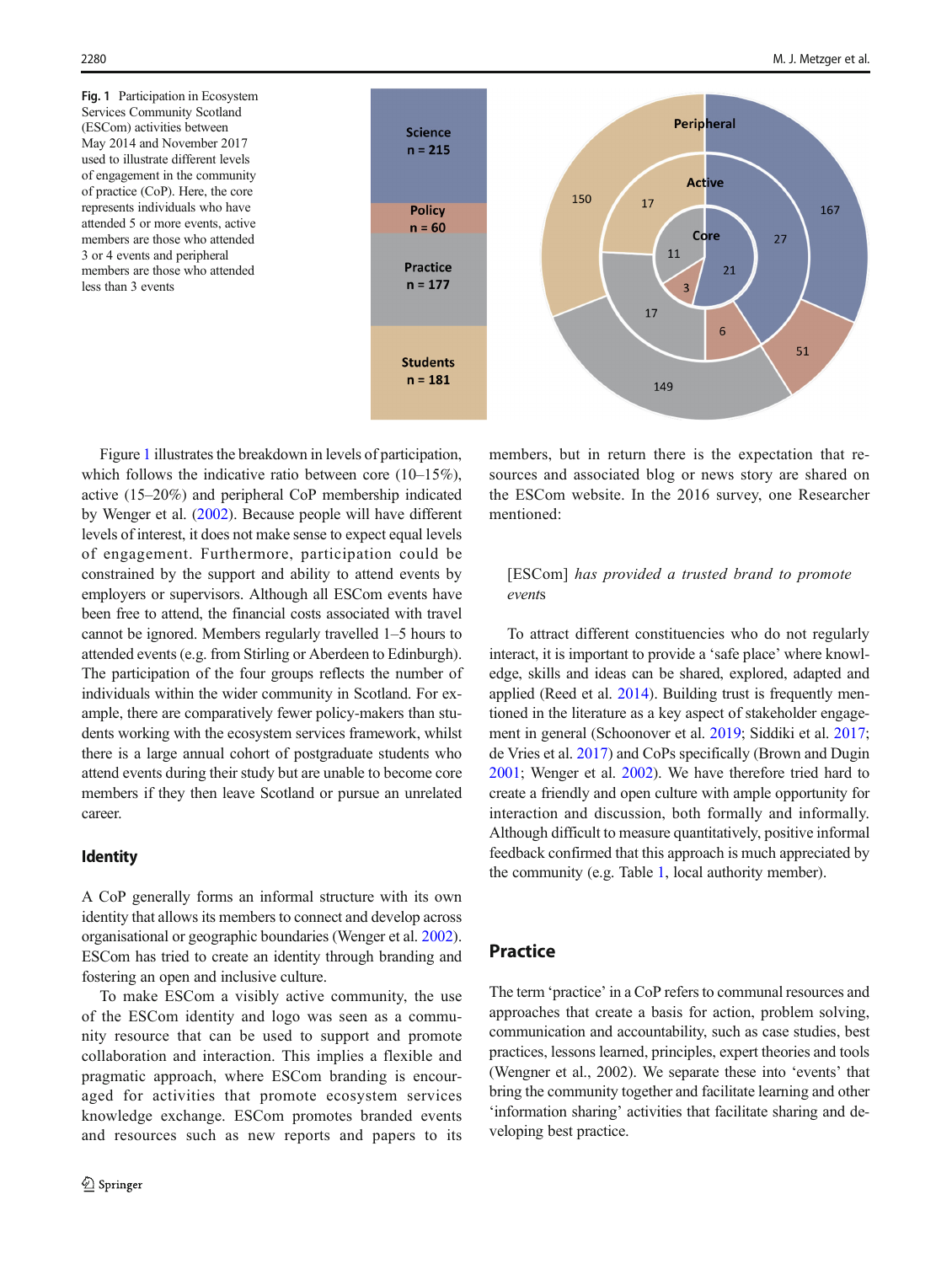#### <span id="page-6-0"></span>Events

Following suggestions at the launch conference, a diverse series of events was organised, including workshops, seminars, site visits, a debate and a panel discussion; together these attracted over 1000 participants, amounting to over 4500 person-hours (Table [2\)](#page-4-0). The events were largely opportunistic. Different organisers ran each event whilst publicity and logistical support were provided by the network manager. The same easily accessible location in central Edinburgh was used in all cases, apart from two site visits and one farmer workshop. Most attendees found events useful and engaging (Fig. 2), valued the networking opportunities, and many attended multiple events.

The recent web-based survey—completed by 50 individuals—revealed that of the 45 individuals that attended one or more events, 96% were very satisfied or satisfied (Fig. 2; Online Resource 4). Of these events, the seminars and annual conferences were most important to members, followed by training workshops and meetings.

[ESCom events] made me more aware of research which is relevant and connected me with different and new contacts—Public sector agency

[ESCom events] brought innovative research to my attention, helped my networking, shown me practical initiatives—Government policy-maker

# Information sharing

To date ESCom-generated content includes over 20 blogs, 30 news stories, 5 newsletters and over 85 online resources in the form of presentations, briefing notes, workshop reports and videos. ESCom provided valuable knowledge exchange opportunities for Scottish Government–funded research and several European Union–funded research projects working in Scotland focusing on using the ecosystem services framework in nature conservation and sustainable land management. These resources were made available on the website [\(www.](http://www.escom.scot) [escom.scot\)](http://www.escom.scot) and proved fairly popular (Fig. 2). The latest resource developed with ESCom consortium input is an open access, pictographic ecosystem services map for Scotland that was designed to be used for illustration purposes and as an educational resource (Metzger et al. [2018](#page-10-0)). From the start, there has been a demand for a central hub that would provide access to synthesised information and news, and also an overview of ongoing research projects and case studies (Online Resource 2), but this has been difficult to maintain without dedicated funding.

So far, ESCom has had to rely on the limited functionality of a basic website, but a dedicated branded micro-site is currently under development within the new ecosystem services knowledge market place, Oppla [\(www.oppla.eu\)](http://www.oppla.eu). This move will allow ESCom members to upload resources and case studies themselves, which will then be accessible to the wider Oppla community. The Oppla search and community functionalities will also improve resource access and facilitate user interaction and discussion.

# Reflection and recommendations

ESCom filled a gap in bringing together diverse constituencies to learn from each other as to how the ecosystem services framework can support better decision-making within Scotland. As noted by one community member, 'ESCom operates at the right scale for building effective partnerships which facilitates trust-building and cooperation, enabling us to share our work with other policy-makers and practitioners in

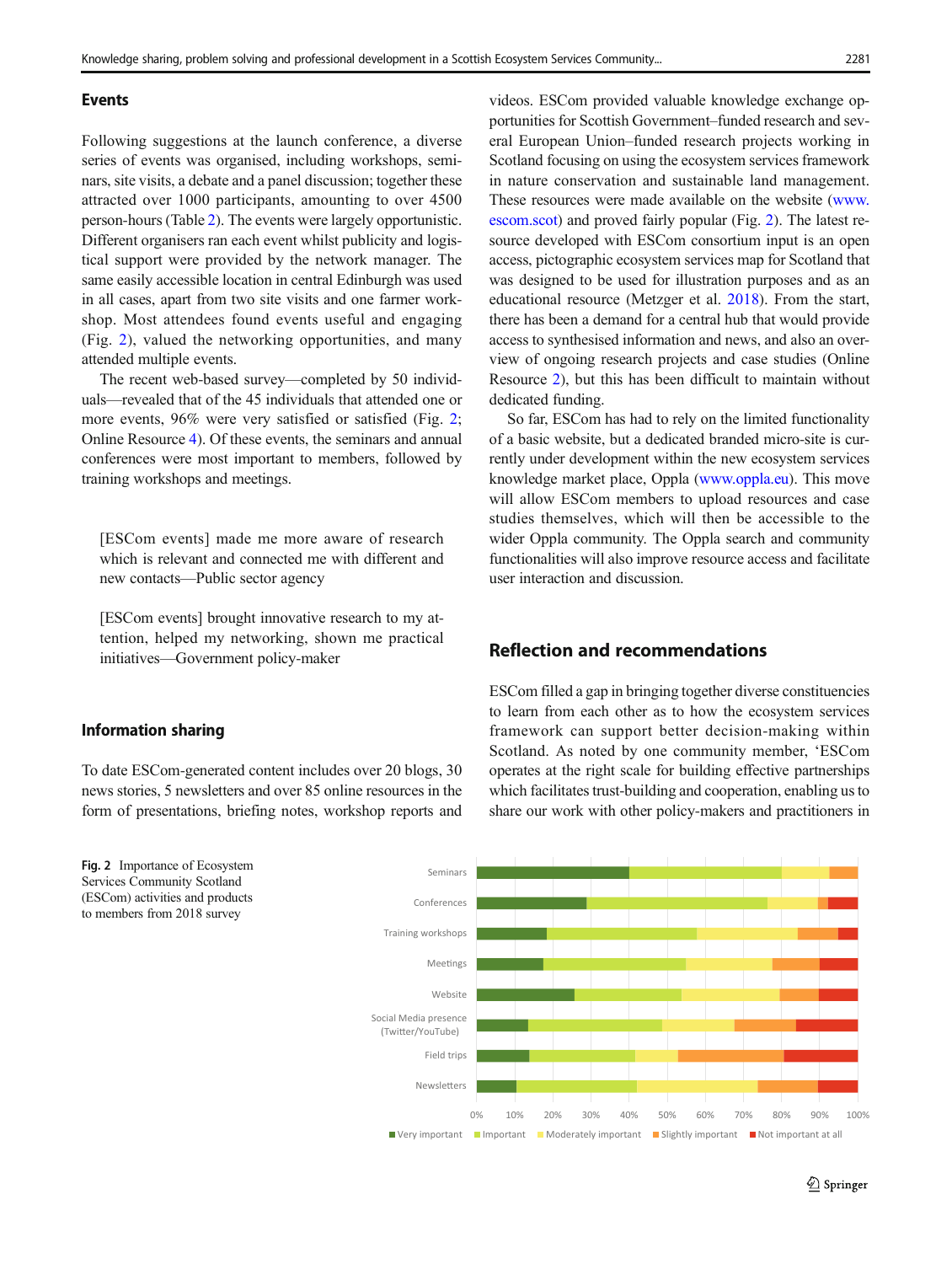Scotland.' (Table [1\)](#page-3-0). It has successfully brought constituencies together and contributed to aligning research, encouraging collaboration between institutes and improving understanding of policy and practice needs (although these latter objectives are more difficult to measure). However, establishing ESCom has not been without its challenges and we have had to learn and adapt along the way. Here, we reflect on our experiences establishing ESCom to provide recommendations for future ecosystem services CoPs, structured by the principles for cultivating a CoP suggested by Wenger et al. [\(2002\)](#page-11-0). We also discuss three significant challenges that we are facing to keep ESCom active.

## Wenger principles for cultivating communities of practice

#### Principle 1: Design for evolution

Evolution is common to all communities, and the primary role of design is to catalyse this evolution (Wenger et al. [2002\)](#page-11-0). ESCom moved from working groups focused on research collaboration to a much more diverse community with an emphasis on knowledge exchange and networking, supported by a governance structure that assumed significant input from many individuals (Online Resource 3). It proved difficult to maintain this formal structure based on voluntary contributions when supporting projects ended; moving to a simpler governance structure was delayed because it was difficult to ensure agreement when ESCom central governance meetings were poorly attended. The current structure is more flexible, but reliance on a small core team could increase the vulnerability of the CoP to decay from lack of active leadership.

Recommendation 1: Although representation from different types of organisations is desirable, an ecosystem services CoP aimed at a diverse constituency still requires a simple, flexible and transparent governance structure. Dedicated administrative and communication support is important to keep the CoP active.

## Principle 2: Open dialogue between inside and outside perspectives

Good community design requires an understanding of the community's potential to develop and steward knowledge, but it often takes an outside perspective to help members see the possibilities (Wenger et al. [2002](#page-11-0)). From the start ESCom has regularly invited outside speakers and facilitators to events. For example, international academics were invited to provide final reflections at conferences, critical voices were invited to a public debate, and a joint event was organised with the British Ecological Society. Although it was not an explicit strategy, outside perspectives provided fresh thought and motivating recognition. Neutral facilitation has helped in

controversial discussions where community members may bias the discussion.

Recommendation 2: Explicitly encourage outside perspectives and critical voices to stay alert to wider developments and gain unexpected insights.

#### Principle 3: Invite different levels of participation

People participate in a community for different, non-mutually exclusive reasons: because the community benefits their organisation, for the personal connection, and for the opportunity to improve their skills (Wenger et al. [2002\)](#page-11-0). As illustrated by Fig. [1](#page-5-0) and Online Resource 5, ESCom has attracted different levels of participation. However, peripheral members—and outsiders—have made substantial contributions to discussions and contributed to blogs and dialogue on social media. Reasons for infrequent interactions can be varied, and we are aware of individuals who have not been able to engage more actively due to workload and travel distance. ESCom activities have been concentrated in Edinburgh, but we have tried to organise a diversity of events (Online Resource 5) that would interest different audiences.

Recommendation 3: Accept different levels of participation but try to reach out and organise diverse activities that attract a varied audience.

# Principle 4: Develop both public and private community spaces

Dynamic communities are rich with connections that happen both in public space (e.g. during events or on the website) and in private space between community members (Wenger et al. [2002\)](#page-11-0). The "Practice" section describes public spaces created by ESCom, but private spaces were provided as well during events, most notably by providing long breaks to stimulate networking and hosting receptions following events to encourage connections. The new ESCom website will have functionality to support private dimensions as well as enhanced opportunities to share information publicly with the community.

Recommendation 4: Make sure to facilitate private community space during events and virtually, e.g. through social media and web-infrastructure such as Oppla ([www.oppla.eu\)](http://www.oppla.eu).

#### Principle 5: Focus on value

Although the full value of CoPs is often not apparent at formation, providing benefits to their members is key because participation in most communities is self-selected and voluntary (Wenger et al. [2002](#page-11-0)). Potential benefits of a CoP to (a) organisations include improving outcomes and quality of decisions and developing capabilities and (b) individual community members include access to expertise, gaining confidence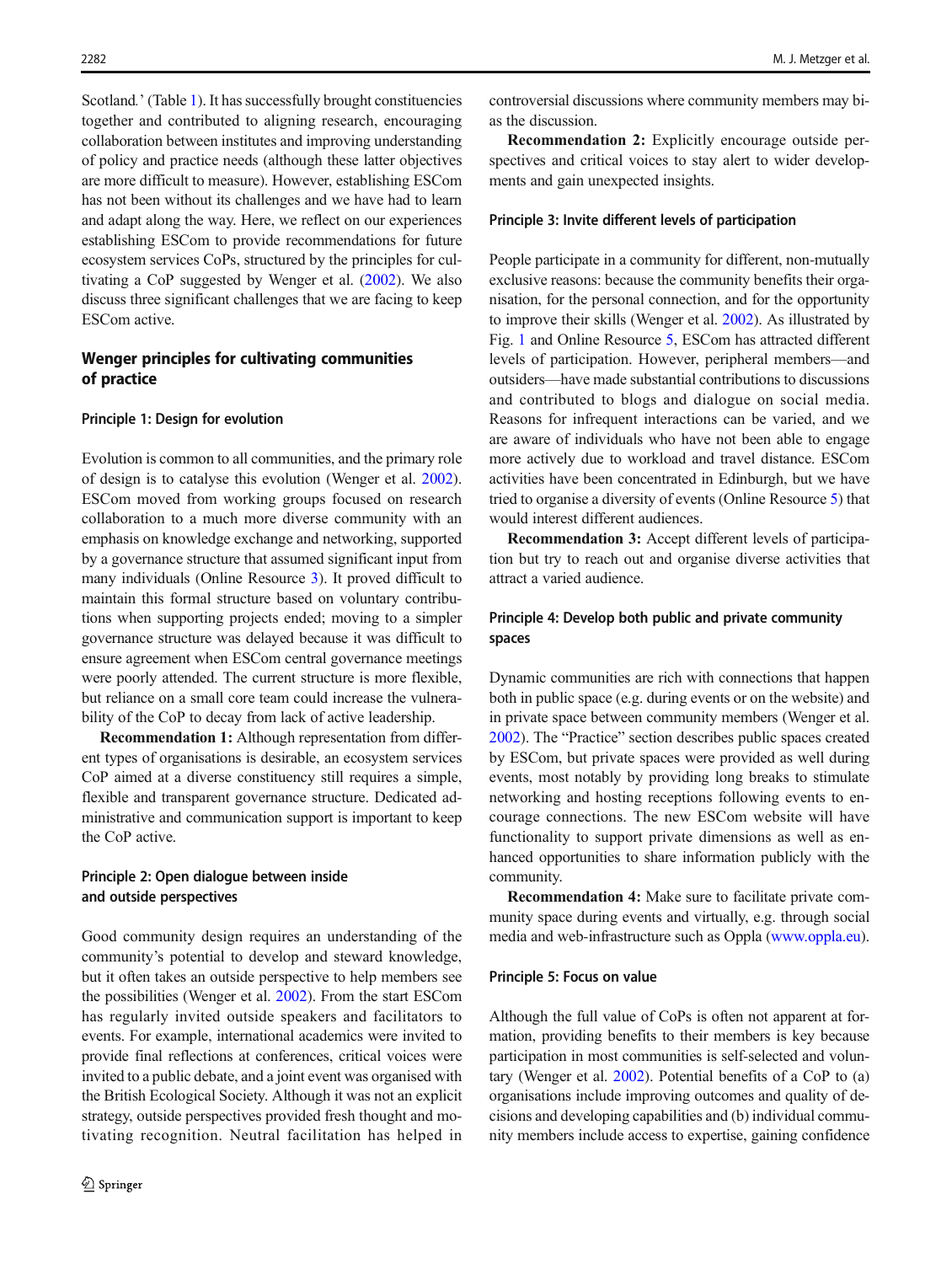and strengthening their professional identity (Wenger et al. [2002\)](#page-11-0). ESCom tried to ensure benefits for a wide constituency by including diverse members in its governance structure (Online Resource 3) and asking the community what they would like to see from ESCom (Table [2](#page-4-0)), which shifted focus over time from research collaboration to more general activities. However, the voluntary nature of the community and limited dedicated funding—approximately 4 hours a week for 3 years for the network manager plus the costs of refreshments at events—has meant we were not able to provide the synthesis reports or coherent overviews of relevant case studies or tools that members have requested. Nevertheless, by aligning activities to longer-term funded research, ESCom has managed to organise a wide variety of activities that attracted over 600 people to spend more than 4500 hours in ESCom events (Online Resource 5). New website functionality will allow members to share content with this large community directly, thus providing additional benefits.

Recommendation 5: Understand how the CoP can provide benefits to different constituencies (i.e. science, policy, practice, students), and be creative and opportunistic by delivering activities through funded research projects and by encouraging members to publicise their work through the CoP.

#### Principle 6: Combine familiarity and excitement

Familiarity creates a comfort level that invites candid discussions, but there is also a need for exciting events to provide a sense of common adventure (Wenger et al. [2002](#page-11-0)). ESCom did not explicitly consider this point, but the organisers of the annual conferences tried to be exciting (which seemed to be appreciated: Fig. [2](#page-6-0)) and events have concentrated in one central venue easily accessible by public transport, which gives some familiarity. Events such as the public debate, informal 'pie and pint' evening and excursions offered distinctive experiences compared with the more traditional and common mechanisms of engagement, such as conferences, seminars and workshops.

Recommendation 6: Try to organise diverse activities, including some that are novel and different.

## Principle 7: Create a rhythm for the community

Vibrant communities have a rhythm of activity, which should provide a sense of movement and liveliness without being overwhelming (Wenger et al. [2002](#page-11-0)). ESCom has been formally established for four and a half years and to date the rhythm has focused on the annual conferences and the 'excitement' of the pragmatic and opportunistic events organised by members and the voluntary contributions to the website. The network manager had an instrumental role in coordinating and stimulating these activities.

Recommendation 7: Try to develop a regular schedule of activity and encourage shared responsibility among the community for delivery, but also manage expectations and do not be disheartened when the CoP can only organise a limited number of events.

#### Challenges

Wegner's seven principles allowed us to reflect on our experiences establishing ESCom, but we identified three interrelated challenges that remained insufficiently addressed by these principles and led to further recommendations.

#### Challenge 1: The voluntary nature of a CoP

ESCom's greatest challenge is to find people willing and able to support the community. Although attendance has always been good (Online Resource 5) and there is continued interest in ESCom activities (Table [2](#page-4-0)) we have struggled to keep momentum going since support from the project-funded network manager—who devoted approximately four hours a week to ESCom—came to end in November 2017. Despite sincere intentions, people have insufficient time, a recognised challenge in the literature (cf Andrade et al. [2014;](#page-10-0) Tinch et al. [2018\)](#page-11-0). Partnership building and maintenance are rarely part of job descriptions, making it difficult to justify sustained time commitment (McKee et al. ([2018\)](#page-10-0), and non-academic staff have reduced ability to support non-statutory activities under austerity (Kirsop-Taylor [2019\)](#page-10-0). Our experience shows that a low level of continuous support for communication, publicity and event organisation is extremely important to coordinate voluntary commitment and get activities off the ground. The 600 hours of paid support greatly facilitated in achieving > 4500 attendance hours for events (Online Resource 5). Potentially, a more commercial approach, with membership and events fees, could cover these costs but may constrain the diverse membership that we value.

Recommendation 8: Limited funded support for a network manager is necessary to galvanise and maximise voluntary contributions and provides excellent value for money.

#### Challenge 2: Obtaining institutional commitment to support the CoP

Despite individuals' desire to increase collaboration, we have observed institutional reticence. Organisations were supportive when ESCom was funded through ongoing research projects, but institutional commitments were never formalised e.g. through a Memorandum of Understanding—hampering structured financial or person-time support. Furthermore, because ESCom is not an established entity it is not explicit who ESCom represents (see also the "Participation" section), and securing institutional support depends on evolving strategic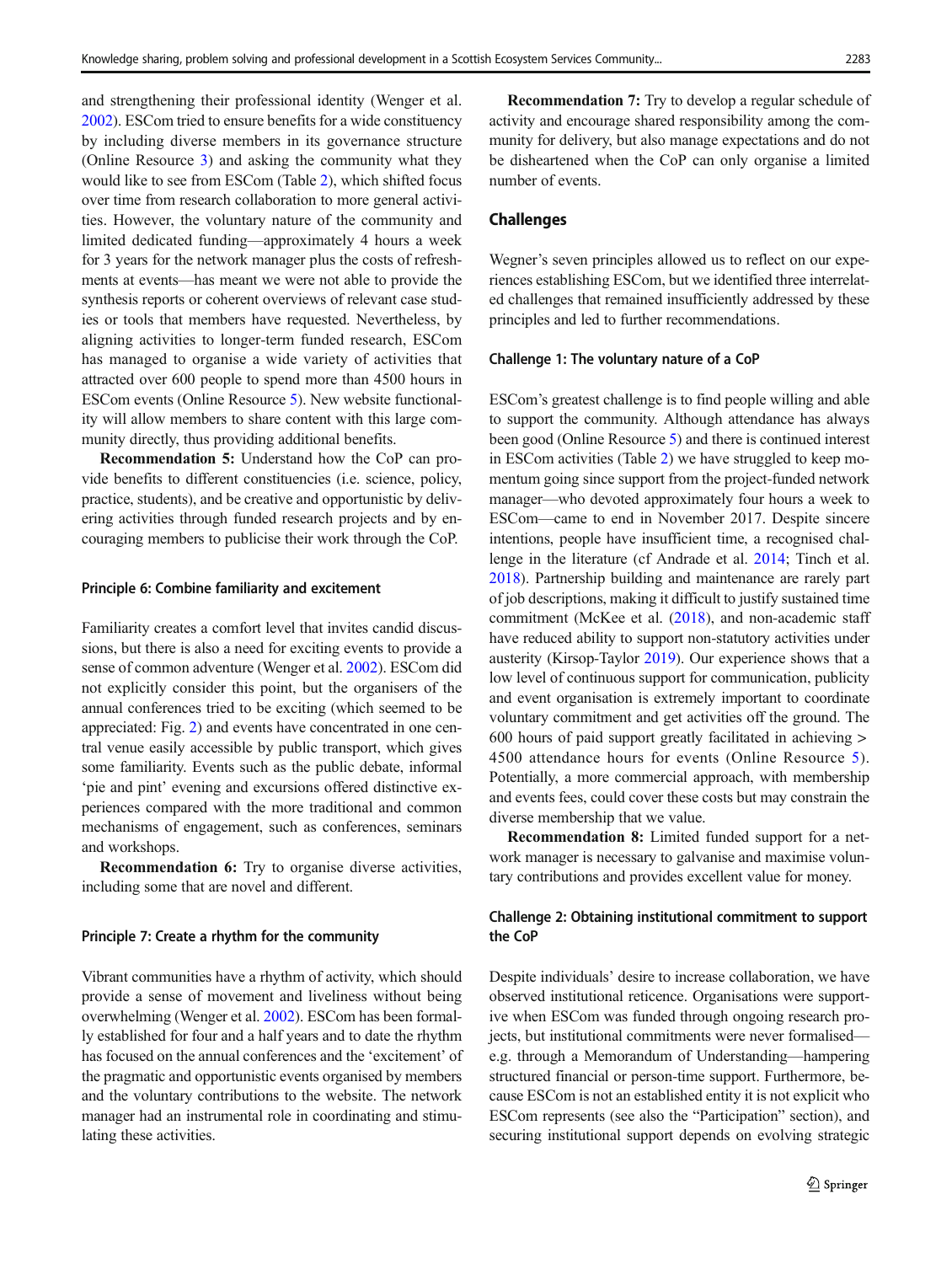<span id="page-9-0"></span>opportunities and institutional competition (see Challenge 3). There are great strengths in ESCom's 'grass roots' origins, its organic development, and its inclusive and open nature, but we should arguably have been more aware of the importance of the complex institutional context to secure longer-term support, which mirror critiques of CoPs discussed by Hughes et al. ([2007a](#page-10-0)). It also resonates with Dick et al. ([2018](#page-10-0)) whose international survey of 246 practitioners from 27 ecosystem services project case studies found that institutional change is much more difficult to achieve than change in individual practitioners.

Recommendation 9: Try to achieve inter-institutional commitment to support the CoP to minimise competition and secure shared resourcing.

#### Challenge 3: Competition with other initiatives

When ESCom was established, there was limited ecosystem services research in Scotland and transdisciplinary collaboration with policy and practice was in its infancy—this gave a distinct gap and an eagerness for ESCom activities. But in recent years, other initiatives have emerged focusing on overlapping topics and often requiring the commitment and time of the same individuals (e.g. the Scottish Forum on Natural Capital<sup>7</sup> and SEFARI Gateway<sup>8</sup>). For example, SEFARI Gateway was launched in 2017 as the knowledge exchange and impact hub for Scottish Government–funded research, including ecosystem services research. These initiatives have funded network managers (Recommendation 8) and strong institutional support (Recommendation 9). CoPs should transcend institutional competition, but these initiatives crowd-out the availability of community members to support ESCom and may sometimes duplicate the types of products and events previously provided by ESCom. This can generate what has been labelled as 'coopetition' (combining cooperation and competition (Tsai [2002\)](#page-11-0)). Therefore, ESCom should build on its strengths and differentiating characteristics compared to the other initiatives, e.g. its open, informal and diverse membership, its emphasis on embracing students who will influence future policy and practice. Where appropriate and mutually beneficial, ESCom should look for ways to collaborate with these other initiatives on future activities.

Recommendation 10: Differentiate where appropriate and collaborate when appropriate to ensure mutual support among related networks and CoPs.

#### Conclusion

The ecosystem services framework has now been embodied in policy and practice, creating the need for governance structures that allow science, policy and practice to come together and facilitate shared learning. ESCom is a CoP as envisaged by Etienne Wenger (i.e. a social learning partnership) around operationalisation of the ecosystem service framework. As envisaged by CoP theory, ESCom is evolving and will undoubtedly be influenced by the social evolution around ecosystem services both in Scotland and globally in the coming years. We have demonstrated how ESCom has proved valuable to researchers, policy-makers, practitioners and students and as such has contributed to social learning. We also identified challenges given the voluntary nature, absence of formal institutional support and emergence of initiatives focusing on overlapping topics and often requiring the commitment and time of the same individuals. Our ten recommendations will help future ecosystem services CoPs learn from our experiences. Our reflection has also helped us take stock and plan for ESCom's future, including creating better online opportunities to share information and identifying the need to differentiate where appropriate and collaborate when appropriate to ensure mutual support among related networks and CoPs.

Funding information The ESCom network manager was funded by the European Union Seventh Framework Programme (EU FP7) project OPERAs (Grant Agreement No. 308393). ESCom activities were also supported by the EU FP7 projects OpenNESS (Grant Number 308428), GREEN SURGE (Grant Number 603567), the Horizon 2020 project SIMRA (Grant Number 677622), Forestry Commission (UK) funded research on biodiversity and climate change, and the Scottish Government's Strategic Research Programme 2011-2016; 2016-2021. ESCom Central partner organisations provided institutional support.

Open Access This article is distributed under the terms of the Creative Commons Attribution 4.0 International License (http:// creativecommons.org/licenses/by/4.0/), which permits unrestricted use, distribution, and reproduction in any medium, provided you give appropriate credit to the original author(s) and the source, provide a link to the Creative Commons license, and indicate if changes were made.

# References

- Abson DJ, von Wehrden H, Baumgärtner S, Fischer J, Hanspach J, Härdtle W, Heinrichs H, Klein AM, Lang DJ, Martens P, Walmsley D (2014) Ecosystem services as a boundary object for sustainability. Ecol Econ 103:29–37. [https://doi.org/10.1016/j.](https://doi.org/10.1016/j.ecolecon.2014.04.012) [ecolecon.2014.04.012](https://doi.org/10.1016/j.ecolecon.2014.04.012)
- Ainscough J, de Vries Lentsch A, Metzger M, Rounsevell M, Schröter M, Delbaere B, de Groot R, Staes J (2019) Navigating pluralism: understanding perceptions of the ecosystem services Concept. Ecosyst Serv 36:100892. <https://doi.org/10.1016/j.ecoser.2019.01.004>

<sup>7</sup> <https://naturalcapitalscotland.com>

<sup>8</sup> <https://sefari.scot/sefari-gateway>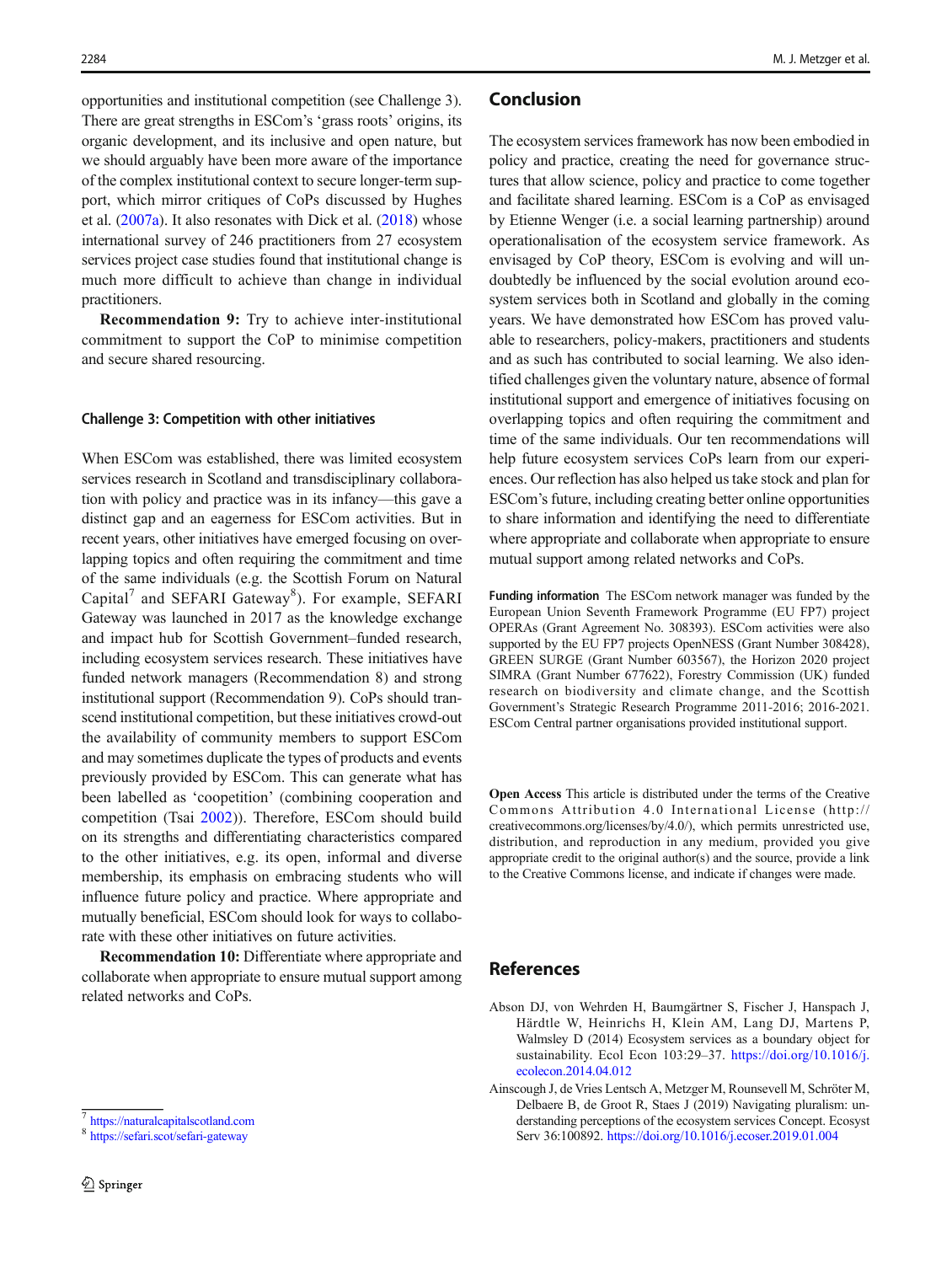- <span id="page-10-0"></span>Andrade K, Corbin C, Diver S, Eitzel MV, Williamson J, Brashares J, Fortmann L (2014) Finding your way in the interdisciplinary forest: notes on educating future conservation practitioners. Biodivers Conserv 23:3405–3423. [https://doi.org/10.1007/s10531-014-0818](https://doi.org/10.1007/s10531-014-0818-z) [z](https://doi.org/10.1007/s10531-014-0818-z)
- Baumgärtner S, Becker C, Frank K, Müller B, Quaas M (2008) Relating the philosophy and practice of ecological economics: the role of concepts, models, and case studies in inter- and transdisciplinary sustainability research. Ecol Econ 67:384–393. [https://doi.org/10.](https://doi.org/10.1016/j.ecolecon.2008.07.018) [1016/j.ecolecon.2008.07.018](https://doi.org/10.1016/j.ecolecon.2008.07.018)
- Beaumont NJ, Mongruel R, Hooper T (2017) Practical application of the Ecosystem Service Approach (ESA): lessons learned and recommendations for the future. Int J Biodivers Sci Ecosyst Serv Manag 13:68–78. <https://doi.org/10.1080/21513732.2018.1425222>
- Brown JS, Dugin P (2001) Knowledge and organization: a social-practice perspective. Organ Sci 12:198–213. [https://doi.org/10.1287/orsc.12.](https://doi.org/10.1287/orsc.12.2.198.10116) [2.198.10116](https://doi.org/10.1287/orsc.12.2.198.10116)
- Claret C, Metzger MJ, Kettunen M, Ten Brink P (2018) Understanding the integration of ecosystem services and natural capital in Scottish policy. Environ Sci Pol 88:32–38. [https://doi.org/10.1016/j.envsci.](https://doi.org/10.1016/j.envsci.2018.05.019) [2018.05.019](https://doi.org/10.1016/j.envsci.2018.05.019)
- de Vries JR, van Bommel S, Blackmore C, Asano Y (2017) Where there is no history: how to create trust and connection in learning for transformation in water governance. Water 9:130. [https://doi.org/](https://doi.org/10.3390/w9020130) [10.3390/w9020130](https://doi.org/10.3390/w9020130)
- Dendoncker N, Turkelboom F, Boeraevev F, Boerema A, Broekx S, Fontaine C, Demeyer R, De Vreese R, Devillet G, Keune H, Janssens L, Liekens I, Lord-Tarte E, Popa F, SimoensI SN, Ulenaers P, Van Herzele A, Van Tichelen K, Jacobs S (2018) Integrating Ecosystem Services values for sustainability? Evidence from the Belgium Ecosystem Services community of practice. Ecosyst Serv 31:68–76. [https://doi.org/10.1016/j.ecoser.2018.03.](https://doi.org/10.1016/j.ecoser.2018.03.006) [006](https://doi.org/10.1016/j.ecoser.2018.03.006)
- Díaz S, Demissew S, Carabias J, Joly C, Lonsdale M, Ash N, Larigauderie A, Adhikari JR, Arico S, Báldi A, Bartuska A, Baste IA, Bilgin A, Brondizio E, KMA C, Figueroa VE, Duraiappah A, Fischer M, Hill R, Koetz T, Leadley P, Lyver P, Mace GM, Martin-Lopez B, Okumura M, Pacheco D, Pascual U, Pérez ES, Reyers B, Roth E, Saito O, Scholes RJ, Sharma N, Tallis H, Thaman R, Watson R, Yahara T, Hamid ZA, Akosim C, Al-Hafedh Y, Allahverdiyev R, Amankwah E, Asah TS, Asfaw Z, Bartus G, Brooks AL, Caillaux J, Dalle G, Darnaedi D, Driver A, Erpul G, Escobar-Eyzaguirre P, Failler P, AMM F, Fu B, Gundimeda H, Hashimoto S, Homer F, Lavorel S, Lichtenstein G, Mala WA, Mandivenyi W, Matczak P, Mbizvo C, Mehrdadi M, Metzger JP, Mikissa JB, Moller H, Mooney HA, Mumby P, Nagendra H, Nesshover C, Oteng-Yeboah AA, Pataki G, Roué M, Rubis J, Schultz M, Smith P, Sumaila R, Takeuchi K, Thomas S, Verma M, Yeo-Chang Y, Zlatanova D (2015) The IPBES Conceptual Framework - connecting nature and people. Curr Opin Environ Sustain 14:1–16. [https://doi.org/10.](https://doi.org/10.1016/j.cosust.2014.11.002) [1016/j.cosust.2014.11.002](https://doi.org/10.1016/j.cosust.2014.11.002)
- Dick J, Turkelboom F, Woods H, Iniesta-Arandia I, Primmer E, Saarela SR, Bezák P, Mederly P, Leone M, Verheyden W, Kelemen E, Hauck J, Andrews C, Antunes P, Aszalós R, Baró F, Barton DN, Berry P, Bugter R, Carvalho L, Czúcz B, Dunford R, Garcia Blanco G, Geamănă N, Giucă R, Grizzetti B, Izakovičová Z, Kertész M, Kopperoinen L, Langemeyer J, Montenegro Lapola D, Liquete C, Luque S, Martínez Pastur G, Martin-Lopez B, Mukhopadhyay R, Niemela J, Odee D, Peri PL, Pinho P, Patrício-Roberto GB, Preda E, Priess J, Röckmann C, Santos R, Silaghi D, Smith R, Vădineanu A, van der Wal JT, Arany I, Badea O, Bela G, Boros E, Bucur M, Blumentrath S, Calvache M, Carmen E, Clemente P, Fernandes J, Ferraz D, Fongar C, García-Llorente M, Gómez-Baggethun E, Gundersen V, Haavardsholm O, Kalóczkai Á, Khalalwe T, Kiss G, Köhler B, Lazányi O, Lellei-Kovács E, Lichungu R, Lindhjem H, Magare C, Mustajoki J, Ndege C, Nowell M, Nuss Girona S,

Ochieng J, Often A, Palomo I, Pataki G, Reinvang R, Rusch G, Saarikoski H, Smith A, Soy Massoni E, Stange E, Vågnes Traaholt N, Vári Á, Verweij P, Vikström S, Yli-Pelkonen V, Zulian G (2018) Stakeholders' perspectives on the operationalisation of the ecosystem service concept: results from 27 case studies. Ecosyst Serv 29:552–565. <https://doi.org/10.1016/j.ecoser.2017.09.015>

- Faivre N, Fritz M, Freitas T, de Boissezon B, Vandewoestijne S (2017) Nature-Based Solutions in the EU: innovating with nature to address social, economic and environmental challenges. Environ Res 159: 509–518. <https://doi.org/10.1016/j.envres.2017.08.032>
- Farnsworth V, Kleanthous I, Wenger-Trayner E (2016) Communities of practice as a social theory of learning: a conversation with Etienne Wenger. Brit J Educ Stud 64:139–160. [https://doi.org/10.1080/](https://doi.org/10.1080/00071005.2015.1133799) [00071005.2015.1133799](https://doi.org/10.1080/00071005.2015.1133799)
- Hughes J, Jewson N, Unwin L (2007a) Communities of practice: critical perspectives. Routledge, New York
- Hughes J Jewson N, Unwin L. (2007b) Conclusion: further developments and unresolved issues. In: Hughes J, Jewson N, Unwin L. (eds.) Communities of practice: critical perspectives. Routledge, New York, pp171–177
- Jax K, Furman E, Saarikoski H, Barton DN, Delbaere B, Dick J, Duke G, Görg C, Gómez-Baggethun E, Harrison PA, Maes J, Pérez-Soba M, Saarela S-R, Turkelboom F, van Dijk J, Watt AD (2018) Handling a messy world: lessons learned when trying to make the ecosystem services concept operational. Ecosyst Serv 29:415-427. [https://doi.](https://doi.org/10.1016/j.ecoser.2017.08.001) [org/10.1016/j.ecoser.2017.08.001](https://doi.org/10.1016/j.ecoser.2017.08.001)
- Mauser W, Klepper G, Rice M, Schmalzbauer BS, Hackmann H, Leemans R, Moore H (2013) Transdisciplinary global change research: the co-creation of knowledge for sustainability. Curr Opin Environ Sustain 5:420–431. [https://doi.org/10.1016/j.cosust.2013.](https://doi.org/10.1016/j.cosust.2013.07.001) [07.001](https://doi.org/10.1016/j.cosust.2013.07.001)
- Lave J, Wenger E (1991) Situated learning: legitimate peripheral participation. Cambridge University Press, New York
- McKee A, Blackstock K, Azcón JMB, Ciucci P, Hošek M, Huber M, Neubert M, Ritchie C, Sovinc A, Trench H, Végvári Z, Velander K (2018) Developing learning landscape partnerships: why and how to work with protected area managers. Parks 23:63–78. [https://doi.](https://doi.org/10.2305/IUCN.CH.2018.PARKS-24-2AMcK.en) [org/10.2305/IUCN.CH.2018.PARKS-24-2AMcK.en](https://doi.org/10.2305/IUCN.CH.2018.PARKS-24-2AMcK.en)
- Melnykovych M, Nijnik M, Soloviy I, Nijnik A, Sarkki S, Bihun Y (2018) Social-ecological innovation in remote mountain areas: adaptive responses of forest-dependent communities to the challenges of a changing world. Sci Total Environ 613–614:894–906. <https://doi.org/10.1016/j.scitotenv.2017.07.065>
- Metzger MJ Gelfgren S, Allen K, Burton V, Crofton A, Metzger MS, Wilson C, and ESCom (2018) Scotland's natural treasures - an illustrated ecosystem services map, [image]. The University of Edinburgh doi: <https://doi.org/10.7488/ds/2321>
- Mulema AA, Mazur RE (2016) Motivation and participation in multistakeholder innovation platforms in the Great Lakes Region of Africa. Community Dev J 51:212–228. [https://doi.org/10.1093/cdj/](https://doi.org/10.1093/cdj/bsu068) [bsu068](https://doi.org/10.1093/cdj/bsu068)
- Nesshöver C, Vandewalle M, Wittmer H, Estelle VB, Carmen E, Geijzendorffer IR, Görg C, Jongman R, Livoreil B, Santamaria L, Schindler S, Settele J, Sousa Pinto I, Török K, van Dijk J, Watt AD, Young JC, Zulka KB, the KNEU Project Team (2016) The Network of Knowledge approach: improving the science and society dialogue on biodiversity and ecosystem services in Europe. Biodivers Conserv 25:1215–1233. [https://doi.org/10.1007/s10531-016-1127-](https://doi.org/10.1007/s10531-016-1127-5) [5](https://doi.org/10.1007/s10531-016-1127-5)
- Nursey-Bray M, Harvey N, Smith TF (2016) Learning and local government in coastal South Australia: towards a community of practice framework for adapting to global change. Reg Environ Chang 16: 733–746. <https://doi.org/10.1007/s10113-015-0779-0>
- Kirsop-Taylor N (2019) Surviving tough times: an analysis of the strategic responses taken by environmental voluntary sector organisations living under the shadow of austerity. Environ. Polit. in press